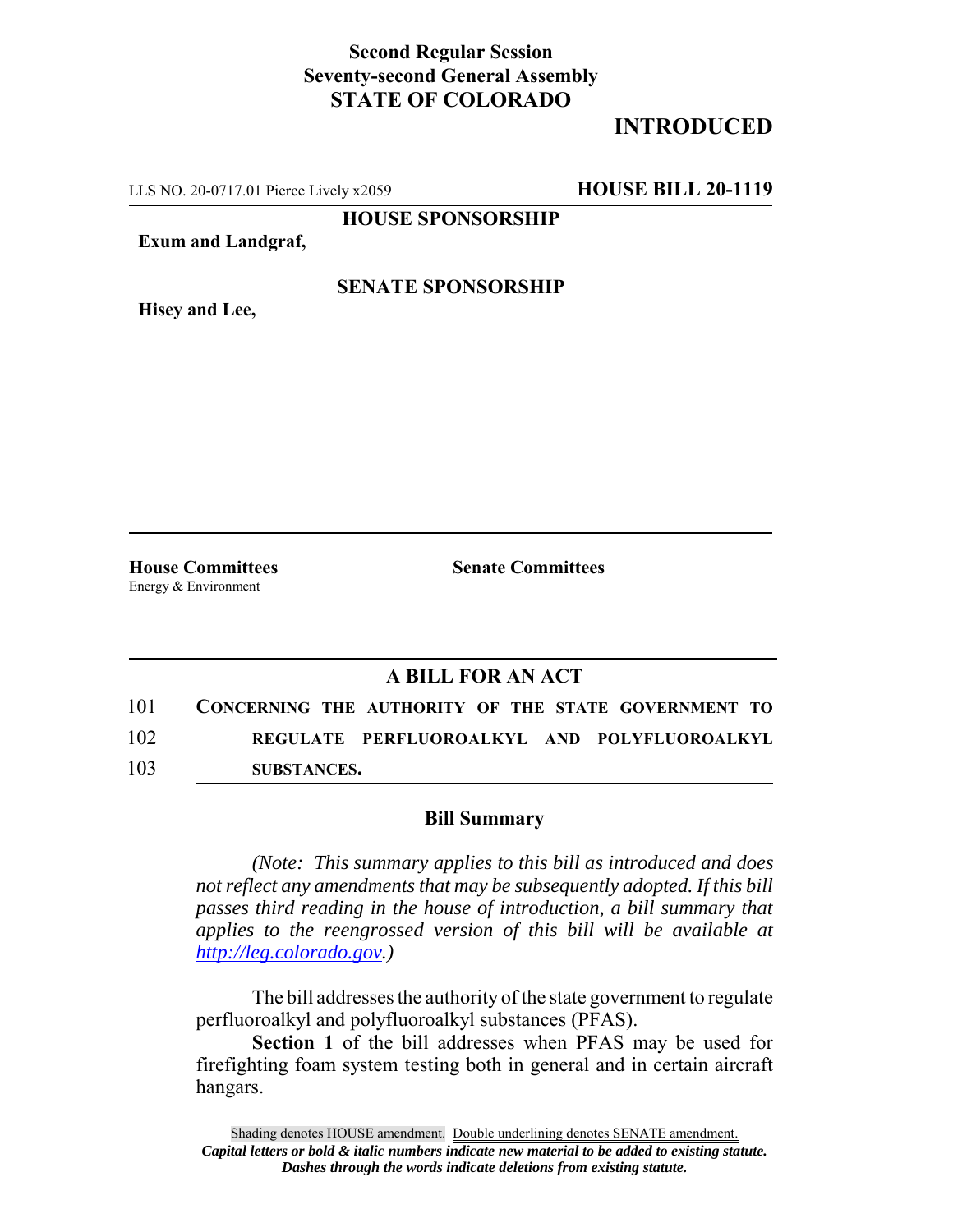**Section 2** grants the department of public health and environment the power to adopt and enforce standards and regulations that require public drinking water systems to sample drinking water supply sources and finished drinking water for PFAS.

**Section 3** clarifies that the water quality control commission may set standards related to PFAS in surface water and groundwater and may require wastewater systems to collect PFAS data relevant to the commission setting PFAS standards.

**Section 4** requires the solid and hazardous waste commission to promulgate rules for a certificate of registration for any facility or fire department that possesses PFAS in firefighting agents or firefighting equipment and for standards for the capture and disposal of PFAS in firefighting agents or firefighting equipment.

 *Be it enacted by the General Assembly of the State of Colorado:* **SECTION 1.** In Colorado Revised Statutes, 24-33.5-1234, **add**  $3 \qquad (4)$  and  $(5)$  as follows: **24-33.5-1234. Training restrictions with certain firefighting foams - penalty - exemptions - definitions.** (4) ANY TESTING AT A STRUCTURE THAT IS USED FOR THE STORAGE OR MAINTENANCE OF AIRCRAFT IS EXEMPT FROM THE FIREFIGHTING FOAM FIRE SYSTEM TESTING RESTRICTIONS IN SUBSECTION (1) OF THIS SECTION, SO LONG AS: (a) THE STRUCTURE IS LOCATED IN AN AIRPORT THAT: (I) HAS BEEN CERTIFIED BY THE FEDERAL AVIATION 11 ADMINISTRATION IN ACCORDANCE WITH 14 CFR 139; **(II) IS WITHIN THE STATE OF COLORADO;**  (III) SERVES AT LEAST TWENTY MILLION PASSENGERS PER YEAR; 14 AND (IV) HAS CONSTRUCTED CONTAINMENT SYSTEMS CAPABLE OF CAPTURING ALL DISCHARGED FIREFIGHTING FOAM FOR SUBSEQUENT DISPOSAL IN ACCORDANCE WITH APPLICABLE STATE AND FEDERAL REGULATIONS; AND

-2- HB20-1119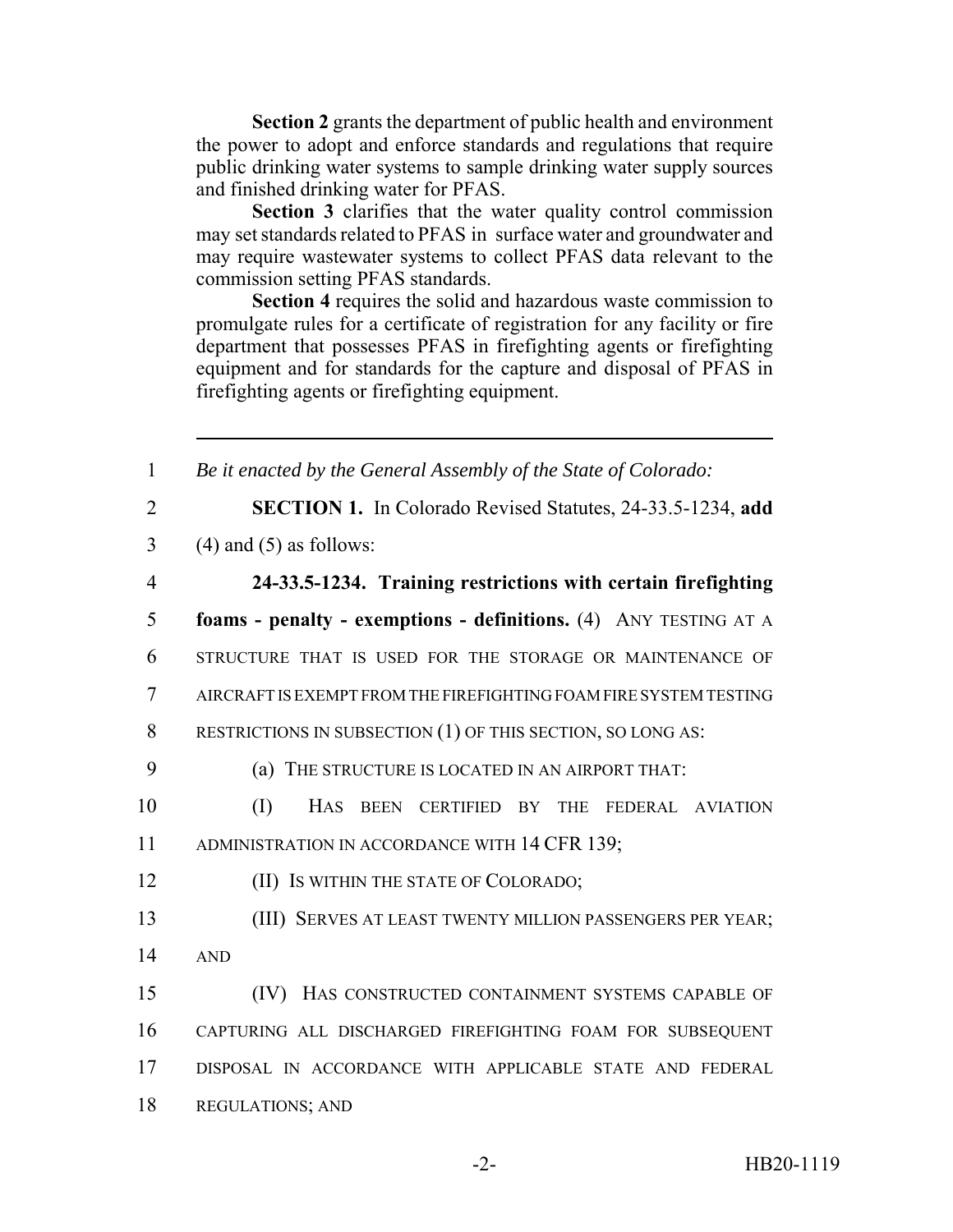(b) THE FIREFIGHTING FOAM TESTING OCCURS:

2 (I) AS REQUIRED BY THE STANDARDS OF THE NATIONAL FIRE PROTECTION ASSOCIATION, AS STATED IN HAZARDOUS CHEMICALS DATA, NFPA 49, 1994 EDITION, REVISED 2001, AS AMENDED;

(II) AS REFERENCED IN THE APPLICABLE BUILDING CODES;

(III) AS REQUIRED BY INSURANCE CARRIERS;

 (IV) IN ACCORDANCE WITH MANUFACTURER RECOMMENDATIONS 8 FOR THE MAINTENANCE OF FIREFIGHTING FOAM SYSTEMS; AND

 (V) AFTER THE SOLID AND HAZARDOUS WASTE COMMISSION PROMULGATES RULES UNDER SECTION 25-15-302 (3.2), IN ACCORDANCE WITH THE RULES FOR THE CAPTURE AND DISPOSAL OF PERFLUOROALKYL AND POLYFLUOROALKYL SUBSTANCES PROMULGATED BY THE SOLID AND HAZARDOUS WASTE COMMISSION UNDER SECTION 25-15-302 (3.2).

 (5) ANY PERSON OR FIRE DEPARTMENT WHO POSSESSES A CERTIFICATE OR REGISTRATION ISSUED IN ACCORDANCE WITH SECTION 25-15-302 (3.2) IS EXEMPT FROM THE FIREFIGHTING FOAM TESTING 17 RESTRICTIONS IN SUBSECTION (1) OF THIS SECTION.

 **SECTION 2.** In Colorado Revised Statutes, 25-1.5-203, **add** (1)(b)(III) as follows:

 **25-1.5-203. Water - powers and duties of department - rules - repeal.** (1) The department has, in addition to all other powers and duties imposed upon it by law, the powers and duties provided in this section as follows:

 (b) **Quality of drinking water.** (III) STANDARDS AND REGULATIONS ADOPTED PURSUANT TO THIS SUBSECTION (1)(b) MAY ALSO REQUIRE PUBLIC DRINKING WATER SYSTEMS TO SAMPLE DRINKING WATER SUPPLY SOURCES AND FINISHED DRINKING WATER FOR PERFLUOROALKYL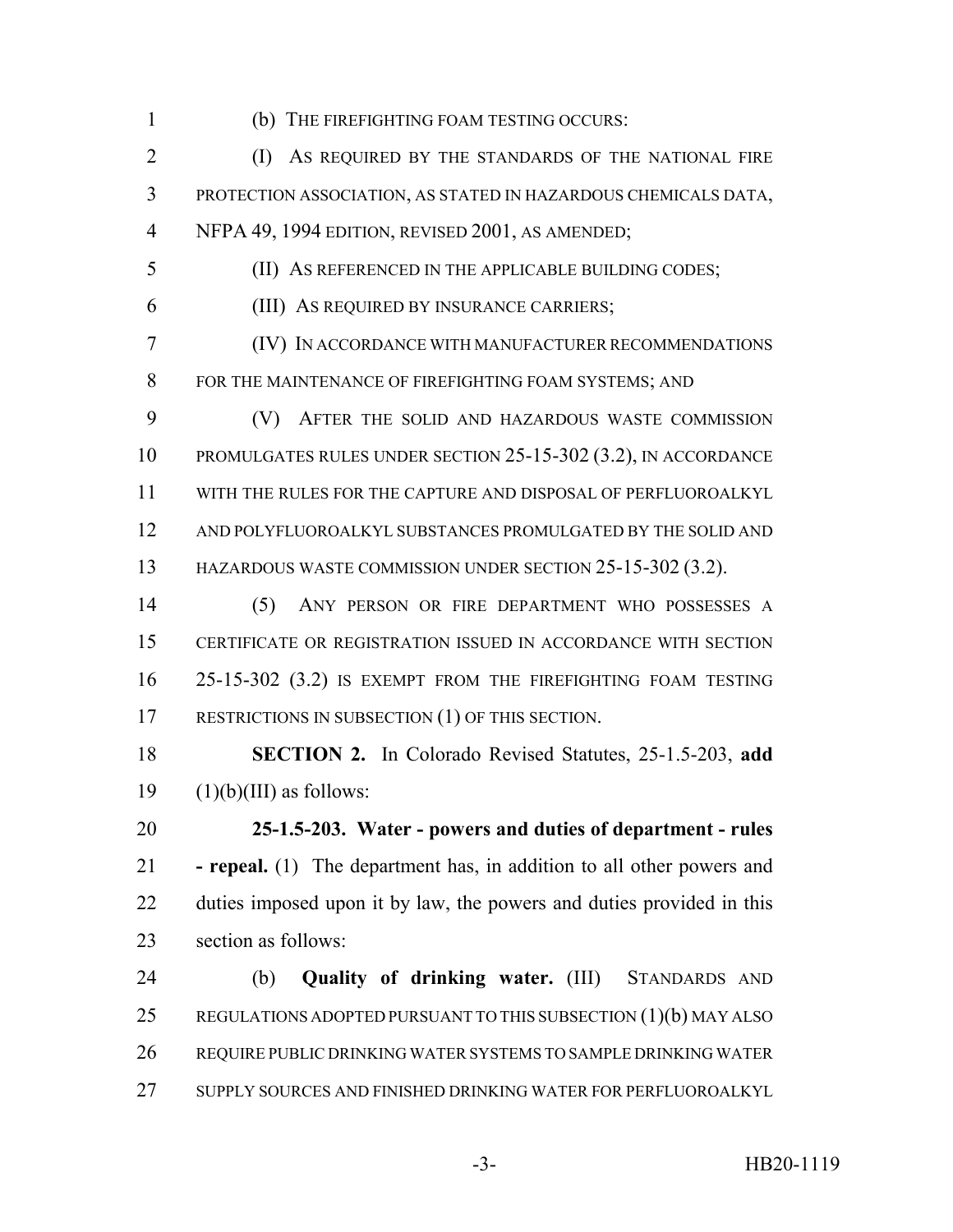AND POLYFLUOROALKYL SUBSTANCES, AS DEFINED IN SECTION 25-5-1302  $2(7)$ .

 **SECTION 3.** In Colorado Revised Statutes, 25-8-202, **add** (9) as follows:

 **25-8-202. Duties of commission - rules.** (9) THE COMMISSION MAY ADOPT STANDARDS AND REGULATIONS, BY RULE, RELATED TO PERFLUOROALKYL AND POLYFLUOROALKYL SUBSTANCES, AS DEFINED IN SECTION 25-5-1302(7), IN SURFACE WATER AND GROUNDWATER AND MAY REQUIRE WASTEWATER SYSTEMS TO COLLECT PERFLUOROALKYL AND POLYFLUOROALKYL SUBSTANCES DATA.

 **SECTION 4.** In Colorado Revised Statutes, 25-15-302, **add** (3.2) as follows:

 **25-15-302. Solid and hazardous waste commission - creation - membership - rules - fees - administration - definition.** (3.2) (a) THE COMMISSION SHALL PROMULGATE RULES ESTABLISHING A CERTIFICATE OF REGISTRATION FOR ANY FACILITY OR FIRE DEPARTMENT THAT POSSESSES PERFLUOROALKYL AND POLYFLUOROALKYL SUBSTANCES, ESTABLISHING STANDARDS FOR THE CAPTURE AND DISPOSAL OF PERFLUOROALKYL AND POLYFLUOROALKYL SUBSTANCES, AND SETTING PENALTIES FOR NOT OBTAINING SUCH A CERTIFICATE OF REGISTRATION OR FOLLOWING SUCH STANDARDS FOR THE CAPTURE AND DISPOSAL OF PERFLUOROALKYL AND POLYFLUOROALKYL SUBSTANCES.

 (b) ANY FACILITY OR FIRE DEPARTMENT THAT POSSESSES PERFLUOROALKYL AND POLYFLUOROALKYL SUBSTANCES MUST OBTAIN 25 THE CERTIFICATE OF REGISTRATION CREATED UNDER SUBSECTION  $(3.2)(a)$  OF THIS SECTION EITHER BEFORE JUNE 1, 2021, OR SIX MONTHS AFTER IT FIRST OBTAINS PERFLUOROALKYL AND POLYFLUOROALKYL SUBSTANCES,